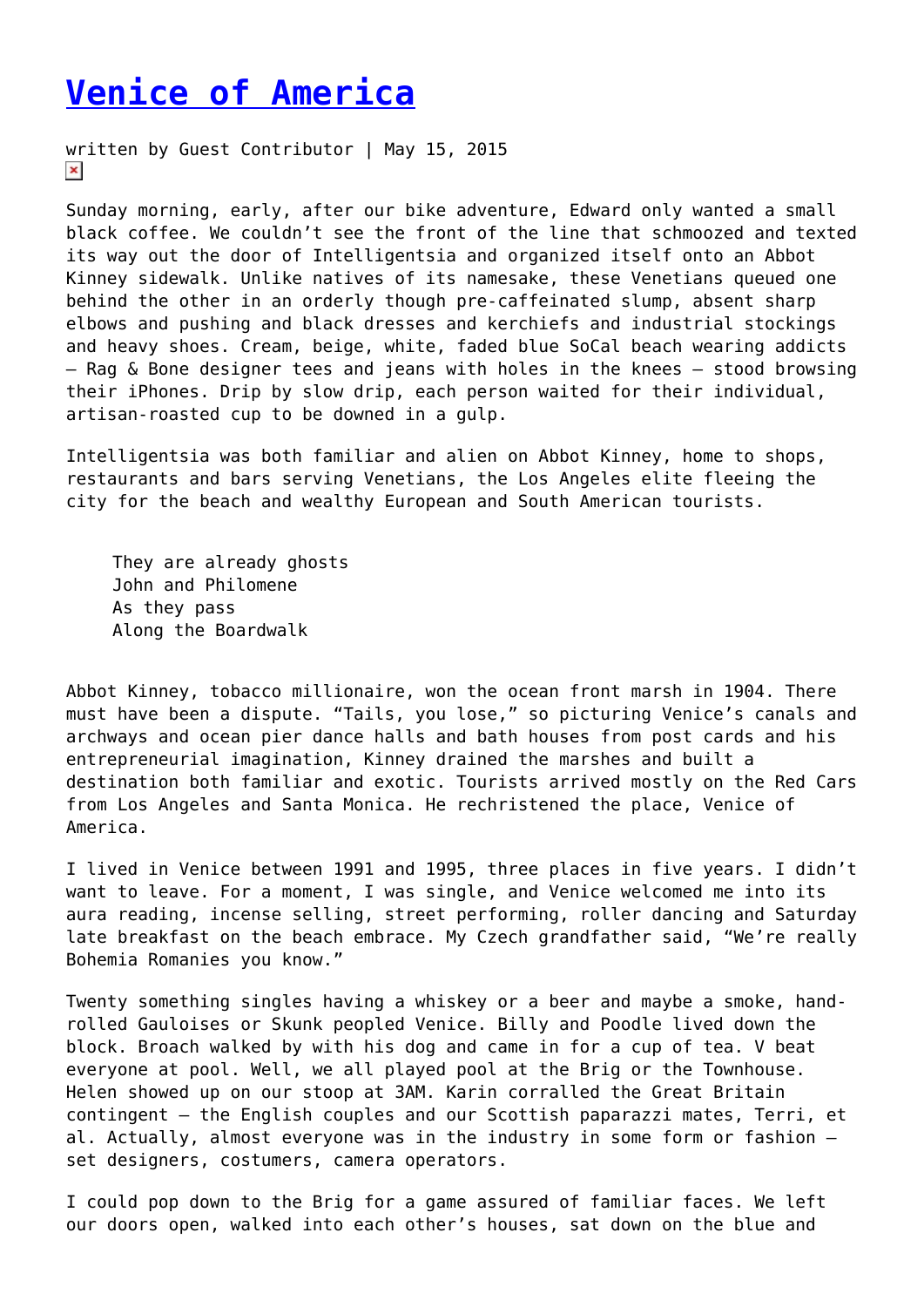green striped couch, made ourselves at home.

We ran into Broach with his dogs, chatting to the neighbors, that day, almost two decades later, when my husband, Edward and I biked to Venice.

Where ghosts and poets overlap As they pass, the gulls Ghosting above their shadows

Edward, an intrepid public transport using New Yorker, and I headed down our potholed alley behind our Spanish duplex for the South Pasadena Metro stop. Boarding the train last because of our bikes, we stood just inside the doors trying to minimize being in or blocking the way of other passengers while getting bike bumped and bruised as we tried to keep our balance. Blood ran down my shin where my bike pedal gouged me.

There were three trains, four flights of stairs, a crowded elevator. The Expo Line faced an uphill battle, subsequent delays and was rerouted through renamed South L.A. instead of Beverly Hills due to NIMBYism. Edward took over my bike on the last two trains, so I wouldn't have to try and balance the bike and myself through the stops and starts. I sat down.

Everything's haunting everything

We disembarked into the confusion of a construction zone. After several false starts down wooden-sided, metal scaffolded tunnels and three heavily trafficked street crossings, we mounted our bikes and dodged parked cars and traffic. We navigated vehicles in the right turn lane at five miles of stop lights. Edward journeyed towards New York walkability with a Mediterranean seaside climate. We locked our bikes to the bike hitching post outside of the Tortoise General Store.

South, multi-million dollar houses rose asymmetrically out of the reconstituted canals. In 1925, Los Angeles annexed Venice, paved over the canals and packed the gondoliers into the latest four door-sedans pedaled by Pasadena's Walter M. Murphy Motors, cruising the freshly surfaced streets.

Business interests and government officials set aside Oakwood for the blacks, recruited to work in the oil fields, and by the 1950s, Venice of America was once again rechristened, its new name, Slum by the Sea. Low rents attracted immigrants, mainly Holocaust survivors, and artists, The Beats.

Already ghosts John and Philomene Under the ghostly lampposts Of Venice West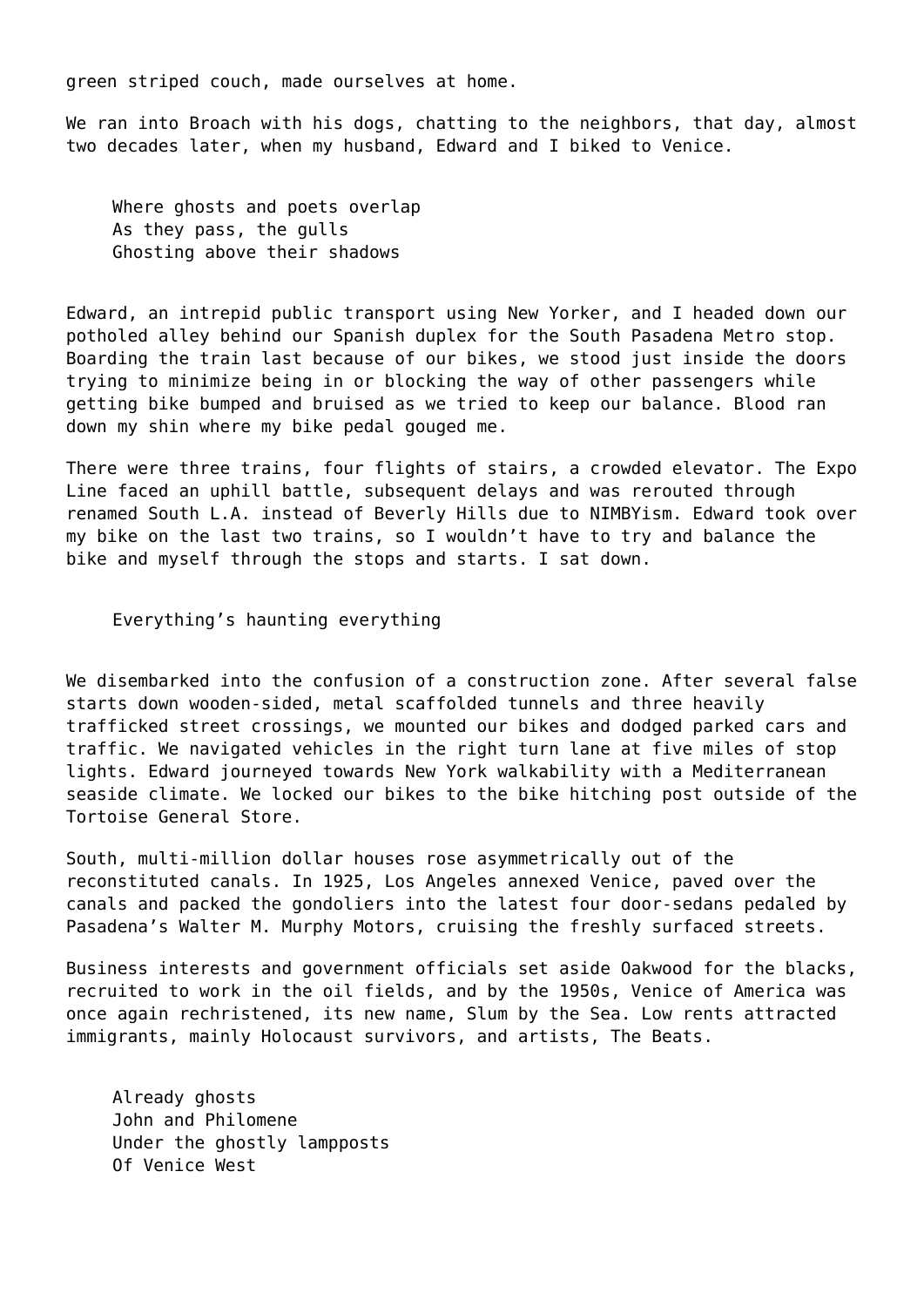Latinos migrated to Oakwood, aka Ghost Town, aka Oakwood Pentagon, in the 60s, displaced by 405 freeway construction.

Their cadence The breath of sleep At rest Lost at the edge of America

Edward and I decided to skip the line at Intelligentsia across from the Roosterfish and headed back up to Abbot's Habit past Hals but before the Brig. This quartet, Roosterfish, Abbot's, Hals, the Brig, represented the remains of my Venice, heading out for a night on Abbot Kinney or a morning cuppa, the shops and restaurants owned and run by locals.

Like Intelligentsia, Hals and Abbot's Habit, ahead of their time, already featured wood, concrete and metals. Hals used to be a favorite hang-out of the older more traditional pick-up set with its \$50 a plate dinner, \$15 glass of red and Ed Moses' paintings adorning the walls. Maybe it still is.

Abbot's Habit hawks healthy, organic, veggie options like their veggie southwest with spinach, sprouts and green chilies; you can substitute hummus for the cream cheese.

Only, the black sprite with white crocheted gloves and parasol in the banana yellow tulle trailing over broken sidewalks no longer floats down Santa Clara Ct to open her sandwich shop. The cute and boyish blond I could never divine whether she was a he or he a she no longer quits the pool tables at the Brig for the Roosterfish. Savvy businessmen, pioneers opened the Roosterfish in 1979. Looking inside, it was largely empty except for two guys, the bartender and one early customer.

Already ghosts And each poem Already a farewell

Skirting the sidewalk crowds, window shoppers and lines, coffee in hand, we continued up the street past the Brig. My heart did a deep knee bend inside my chest, or it would have if it had knees. I probably went to the Brig four or five times a week in my heyday. It was the most changed. There was still the boxer sign, a Rock Hudson type, getting ready to deliver his one-two punch over the door. There was still the mural within the mural on the parking lot side of the building where I use to park my '67 mint-green Catalina, with sea blue convertible top, when I came directly from work.

The building no longer wore beige texture coat but a smooth slick grey. Everything was slick. The stone façade was gone, and the always open door was closed and painted a bright orange-red. No longer brightly lit, the three well-worn pool tables had been replaced by one, barely used. The winner no longer called the next chalked name on the list for a match to see how long